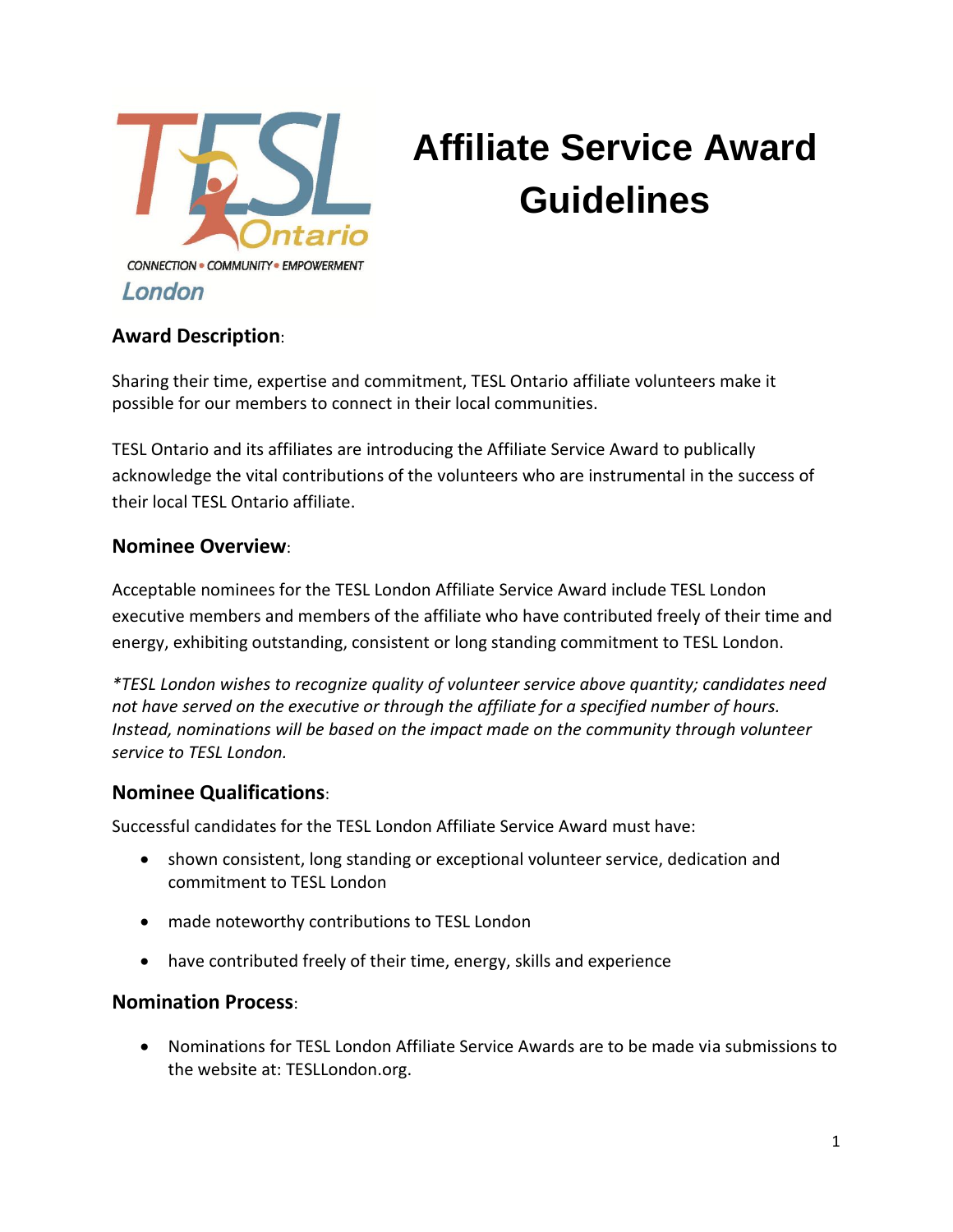- Nomination forms will include space for a short profile of the nominee (including full name and contact information), an outline of his or her contributions to TESL London, and a brief explanation as to why the nominee is deserving of the TESL London Affiliate Service Award.
- One award will be issued by TESL London each year.
- Successful candidates will be notified by email.
- Incomplete nominations will not be considered.

### **Conflict of Interest**:

Please note that the Nomination and the Letter of Support cannot be provided by family members.

*\*\* Award recipients' names and biographies may be posted on the TESL Ontario and/or TESL London websites, as well as in TESL Ontario publications where appropriate.*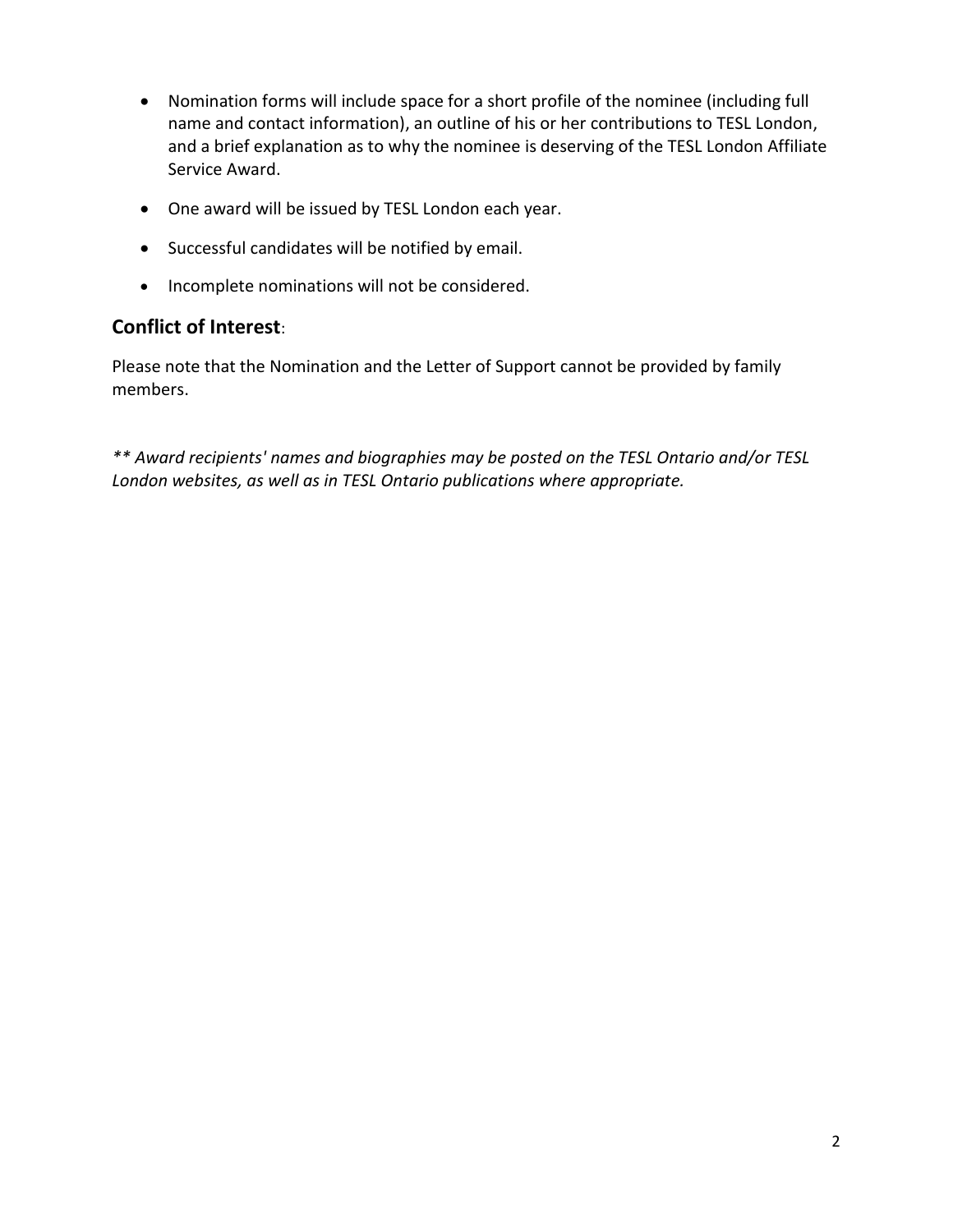

# **Affiliate Service Award Nomination Evaluation**

### **Guiding principles:**

In selecting successful candidates for the Volunteer Affiliate Service Award, TESL London judges are expected to adhere to standards of fairness, accuracy and integrity, in the expectation that all nominations will be considered without bias.

### **Impartiality:**

TESL London will make every effort in striving to avoid conflicts of interest in our selection process. The judging panel is comprised of four individuals who review each nomination. It is expected that a judge declare a conflict of interest and follow the conflict of interest procedure if they are closely acquainted with the nominee. This conflict of interest procedure requires that the nomination in question be scored by an alternate judge. (Alternate judges may be appointed executive members outside of the four usually held responsible for judging.)

### **Nomination Evaluation and Judging**:

- All nominations for the TESL London Affiliate Volunteer Service Award will be screened to ensure they meet all the criteria guidelines before being presented for final consideration.
- Incomplete nominations (those missing essential information pertaining to the nominee or outlining the nominee's contributions) will not be considered.
- A small team of appointed executive members will review the nominations each year; these members include the current president, past president, president elect, and the events chair.
- Nominations will also be evaluated on a scale from 1 to 10, as submissions must be detailed enough to assess nominees' suitability for the award and provide a sufficient profile of nominees' contributions and the extent of their impact on TESL London and community.
- In determining the final award recipient, consideration will be given to details provided in nominee submissions; preference will be given to those candidates who most closely match qualification descriptions as laid out in the Affiliate Service Award Guidelines.